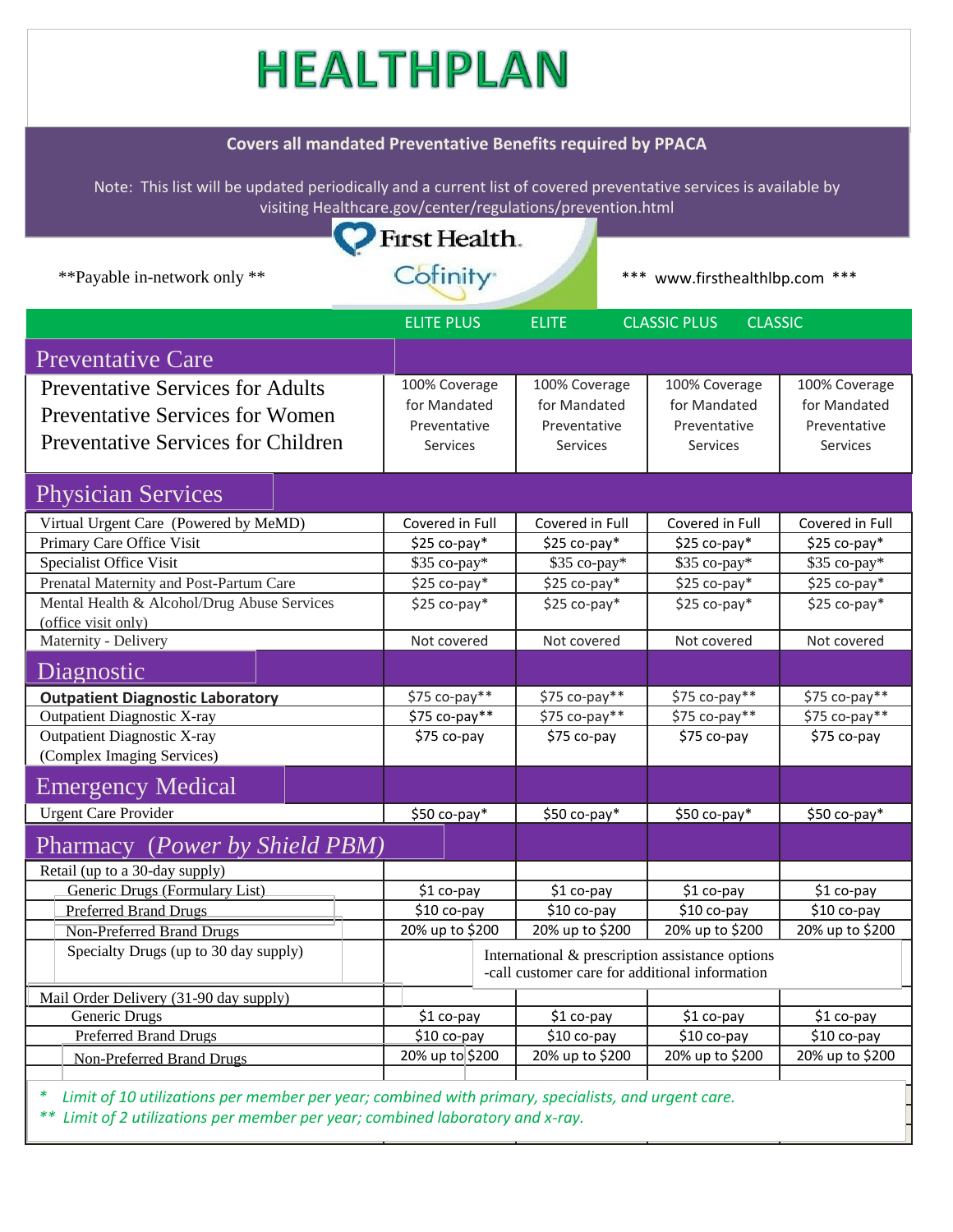|                                                                                                                      |                                                    | <b>ELITE PLUS</b>                                                                                                                | <b>CLASSIC PLUS</b><br><b>ELITE</b> |                   | <b>CLASSIC</b>    |  |  |
|----------------------------------------------------------------------------------------------------------------------|----------------------------------------------------|----------------------------------------------------------------------------------------------------------------------------------|-------------------------------------|-------------------|-------------------|--|--|
| <b>Surgical and Hospitalization</b>                                                                                  |                                                    |                                                                                                                                  |                                     |                   |                   |  |  |
| <b>Inpatient Hospital Confinement</b><br>(per Inpatient Day)                                                         |                                                    | \$6,000                                                                                                                          | \$4,000                             | \$3,000           | \$2,000           |  |  |
| <b>Building Benefit Injury</b><br>Reimbursement<br>Inpatient<br><b>Hospitalization Benefits</b><br>increase 25% each | Year 2                                             | \$7,500                                                                                                                          | \$5,000                             | \$3,750           | \$2,500           |  |  |
|                                                                                                                      | Year 3                                             | \$9,000                                                                                                                          | \$6,000                             | \$4,500           | \$3,000           |  |  |
|                                                                                                                      | Year 4                                             | \$10,500                                                                                                                         | \$7,000                             | \$5,250           | \$3,500           |  |  |
|                                                                                                                      | Year 5                                             | \$12,000                                                                                                                         | \$8,000                             | \$6,000           | \$4,000           |  |  |
|                                                                                                                      |                                                    |                                                                                                                                  |                                     |                   |                   |  |  |
| <b>Hospital Admission Benefits</b><br>(for the first Inpatient Day per calendar year)                                |                                                    | \$3,000                                                                                                                          | \$2,000                             | \$1,000           | \$1,000           |  |  |
| <b>Emergency Room</b>                                                                                                |                                                    | \$300/2 CY                                                                                                                       | \$300/2 CY                          | \$250/1 CY        | \$250/1 CY        |  |  |
| (Per day/calendar year maximum)                                                                                      |                                                    |                                                                                                                                  |                                     |                   |                   |  |  |
| <b>Urgent Care</b>                                                                                                   |                                                    | \$300/4 CY                                                                                                                       | \$300/4 CY                          | \$250/2 CY        | \$250/2 CY        |  |  |
| (Per day/calendar year maximum)                                                                                      |                                                    |                                                                                                                                  |                                     |                   |                   |  |  |
| <b>Surgery Benefit</b>                                                                                               |                                                    | 3 X                                                                                                                              | 2.5X                                | 2X                | 1 X               |  |  |
|                                                                                                                      |                                                    | the policy fee                                                                                                                   | the policy fee                      | the policy fee    | the policy fee    |  |  |
| Daily surgical benefits for both inpatient and                                                                       | outpatient surgery. The reimbursement schedule for | schedule                                                                                                                         | schedule                            | schedule          | schedule          |  |  |
| 1 unit is similar to what is payable under the                                                                       |                                                    |                                                                                                                                  |                                     |                   |                   |  |  |
| Medicare Physician Fee Schedule for surgeries.                                                                       |                                                    |                                                                                                                                  |                                     |                   |                   |  |  |
| (Maximum \$50,000 benefit per calendar year)                                                                         |                                                    |                                                                                                                                  |                                     |                   |                   |  |  |
|                                                                                                                      |                                                    |                                                                                                                                  |                                     |                   |                   |  |  |
| <b>Ambulatory Surgical Benefit</b>                                                                                   |                                                    | \$3,000                                                                                                                          | \$2,500                             | \$2,000           | \$1,000           |  |  |
| If outpatient surgery is performed in an Ambulatory                                                                  |                                                    |                                                                                                                                  |                                     |                   |                   |  |  |
| Surgical Center or Outpatient Hospital facility,                                                                     |                                                    |                                                                                                                                  |                                     |                   |                   |  |  |
| the benefits payable include the surgical and                                                                        |                                                    |                                                                                                                                  |                                     |                   |                   |  |  |
| anesthesia benefits in addition to per day                                                                           |                                                    |                                                                                                                                  |                                     |                   |                   |  |  |
| ambulatory/outpatient facility benefit.                                                                              |                                                    |                                                                                                                                  |                                     |                   |                   |  |  |
|                                                                                                                      |                                                    |                                                                                                                                  |                                     |                   |                   |  |  |
| <b>Daily Assistant Surgeon Benefit</b>                                                                               |                                                    | Pays 20% of the eligible surgical benefit                                                                                        |                                     |                   |                   |  |  |
| <b>Daily Anesthesiologist Benefit</b>                                                                                |                                                    | Pays 25% of the eligible surgical benefit                                                                                        |                                     |                   |                   |  |  |
| Doctor's Office Visit with Rollover                                                                                  |                                                    | \$200/10 days<br>\$175/10 days<br>\$125/8 days<br>\$75/6 days<br>Rollover provision allows five-visit carryover per policy year. |                                     |                   |                   |  |  |
| (Per day/per calendar year)                                                                                          |                                                    |                                                                                                                                  |                                     |                   |                   |  |  |
| <b>Prescription Benefit (Per Day)</b>                                                                                |                                                    | \$75                                                                                                                             | \$50                                | \$50              | \$25              |  |  |
| <b>Outpatient Medical Benefits</b>                                                                                   | Colonscopy                                         | \$600                                                                                                                            | \$600                               | \$500             | \$500             |  |  |
| <b>Preventative Services:</b>                                                                                        | Pap                                                | \$300                                                                                                                            | \$300                               | \$250             | \$250             |  |  |
| (per service)                                                                                                        | PSA                                                | \$300                                                                                                                            | \$300                               | \$250             | \$250             |  |  |
|                                                                                                                      |                                                    |                                                                                                                                  |                                     |                   |                   |  |  |
|                                                                                                                      |                                                    |                                                                                                                                  |                                     |                   |                   |  |  |
|                                                                                                                      |                                                    |                                                                                                                                  |                                     |                   |                   |  |  |
|                                                                                                                      |                                                    |                                                                                                                                  |                                     |                   |                   |  |  |
| Laboratory Services:                                                                                                 | <b>Surgical Pathology</b>                          | \$300                                                                                                                            | \$300                               | \$200             | \$200             |  |  |
| <b>Other Laboratory Services</b>                                                                                     |                                                    | \$50                                                                                                                             | \$50                                | \$50              | \$50              |  |  |
|                                                                                                                      |                                                    |                                                                                                                                  |                                     |                   |                   |  |  |
|                                                                                                                      |                                                    |                                                                                                                                  |                                     |                   |                   |  |  |
| Therapy Services:                                                                                                    |                                                    | \$75                                                                                                                             | \$75                                | \$50              | \$50              |  |  |
| (per day for physical, occupational, speech)                                                                         |                                                    |                                                                                                                                  |                                     |                   |                   |  |  |
|                                                                                                                      | Radiology Services: (per day: MRI/PET scan/ CT     | \$700/\$700/                                                                                                                     | \$600/\$600/                        | \$500/\$500/      | \$300/\$300/      |  |  |
| scan/mammogram/other radiology tests)                                                                                |                                                    | \$700/\$300/\$250                                                                                                                | \$600/\$300/\$250                   | \$500/\$250/\$200 | \$300/\$250/\$200 |  |  |
|                                                                                                                      |                                                    |                                                                                                                                  |                                     |                   |                   |  |  |
|                                                                                                                      | Calendar year limit for all Outpatient Benefits    | \$8,000                                                                                                                          | \$6,000                             | \$4,000           | \$4,000           |  |  |